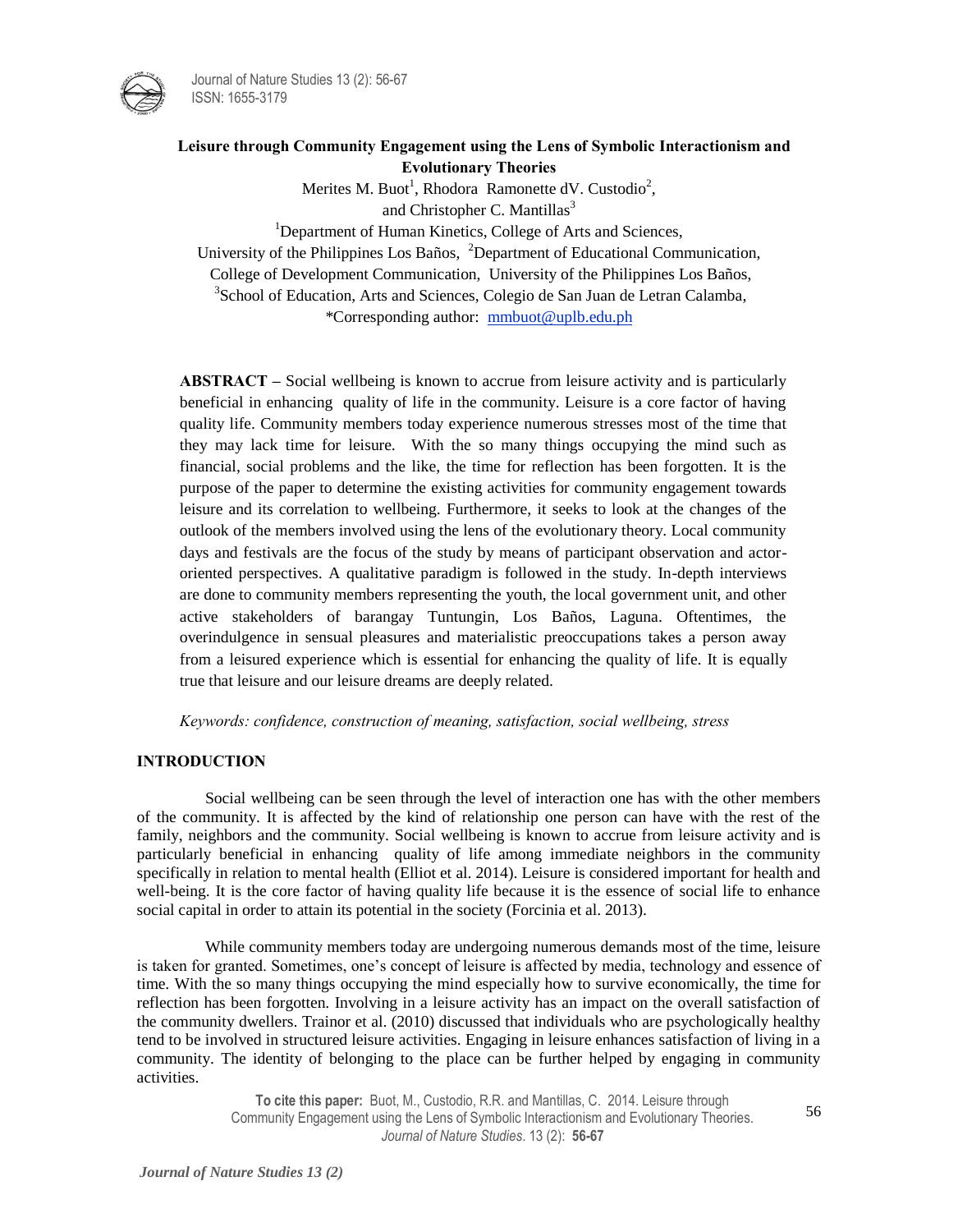Two theoretical perspectives helped in the understanding of social wellbeing in the light of leisure in the community. Symbolic Interactionism (SI) theory will be used to decipher the different meanings to symbols due to past interaction of each individual (Blumer 1969). On the other hand, evolutionary theories depict an assumption that societies gradually change from simple system into a complex one (Lewis & Steinmo 2006). Theorists predict to have a positive change but not all planned progress were covered.

The current study was guided by the following research questions: 1) What is a quality life?; 2) What is the concept of leisure?; 3) How helpful are the existing leisure activities by the Local Government Unit (LGU) to the communities?; 4) How do leisure constructs fare with the parents and/or grandparents?; 5) What other goals do you want to see materialize in your community?

The paper hopes to explore social wellbeing in relation to leisure constructs. Specifically, it would like to identify the different symbols of wellbeing as perceived by the stakeholders; determine the various constructs of leisure; determine the desires and hopes of each stakeholders in order to enhance social wellbeing.

## **METHODOLOGY**

A qualitative paradigm was followed in the study in order to obtain first-person account to understand the social meanings from them. Interviews according to Kvale and Brinkmann (2009) would be the best method if we want to know how individuals thought of their world and the meanings of their lives. Interviews with selected community members of barangay Tuntungin, Los Baños, Laguna were done. Selection was through purposive sampling. Consent was asked before the scheduled interviews were done. In-depth interview was used to elicit the stories from individuals on how they understand their community and their own lives. To initiate the narratives, guide questions were asked to ten (10) key informants. Most of the time, probing questions were used as follow-up in order to clarify meanings. All interviews were tape recorded for ease in getting back to the narratives. Pseudonyms were used to protect the identities of the informants.

## Locale of the study

Barangay Putho-Tuntungin is one of the barangays of Los Baños, Laguna (Figure 1). The total land area of the barangay is 781 hectares. It has a population of 9,454 with 1,865 households. There are six (6) puroks in the barangay, with ten (10) homeowner's associations and nine (9) active People's Organizations. The barangay houses one barangay high school, an extension of the Los Baños National High School, and one public elementary school. There are also two big private schools within the barangay.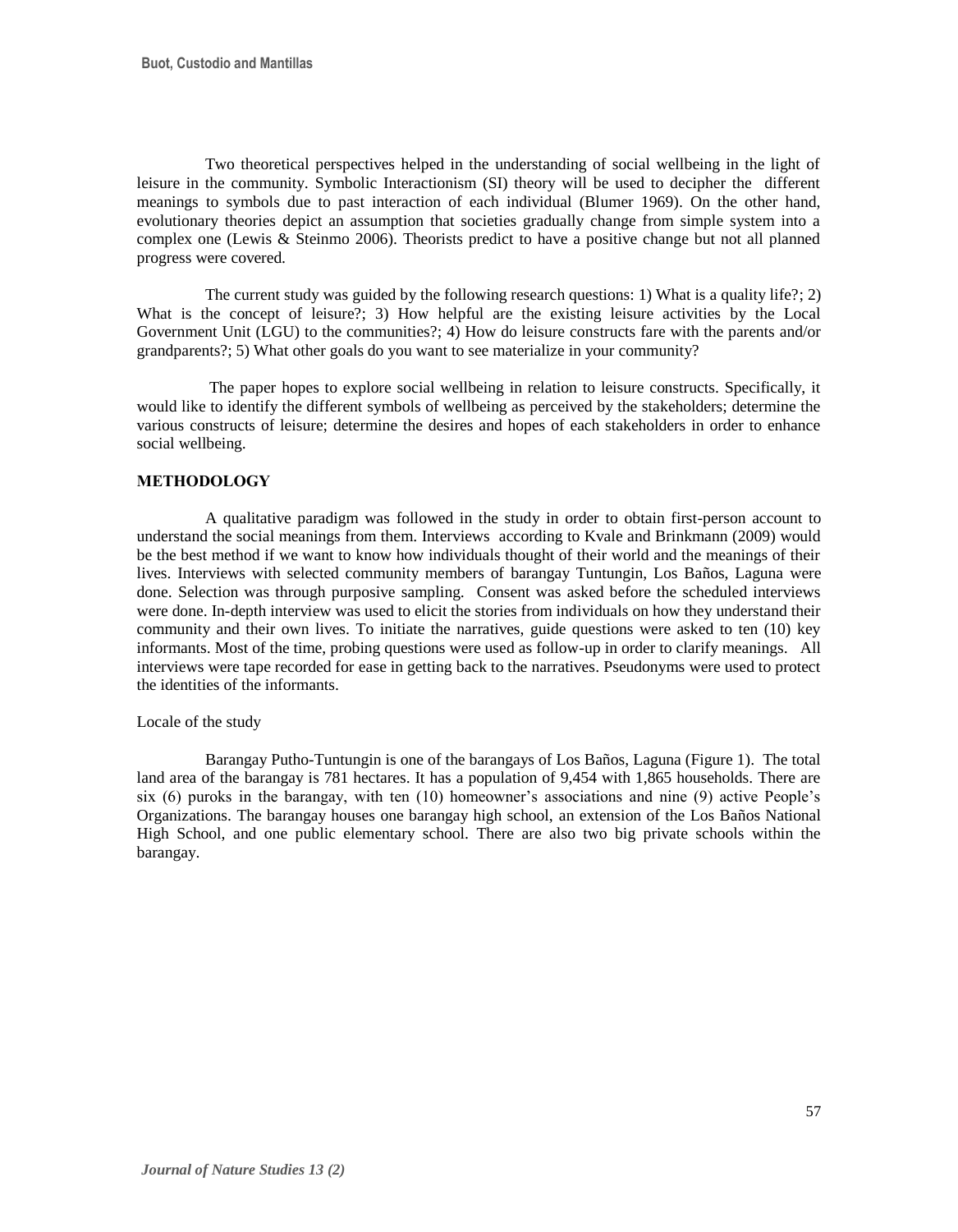

Figure 1. The study site (Barangay Putho-Tuntungin) from the Philippine map. (www.worldatlas.com / SOBA 2014)

## **RESULTS AND DISCUSSION**

Satisfaction in the stage of life one is in can be attributed to many factors. Satisfaction is not only due to income or to getting all the material possessions but more with the values one has attached to the possession. Relationship with other people in the community has a big impact to the overall wellbeing (Elliot et al. 2014) as well as one's trust to the functional institution of the community. This paper focused on the social wellbeing as intensified by doing leisure activities together in the barangay.

1. Symbolisms of Wellbeing

Symbolic interactionism has three propositions (Blumer 1969). First, human beings react toward things based on the meaning they attribute to it. There is no standard meaning and all meanings are assigned. The assignment of meanings came about because of social interaction. This brings us to the second proposition that the meanings people attribute to things arise out of social interaction. Meanings are learned. The third proposition stated that the meanings people attribute to things are handled through an interpretive process used by person in specific situation. To some quality of life means having all the luxuries because of present need or to some, quality of life refers only to being satisfied with what is available at the present.

The narratives of the informants showed two themes: assurance of livelihood for family's future and protection from criminality and natural diseases.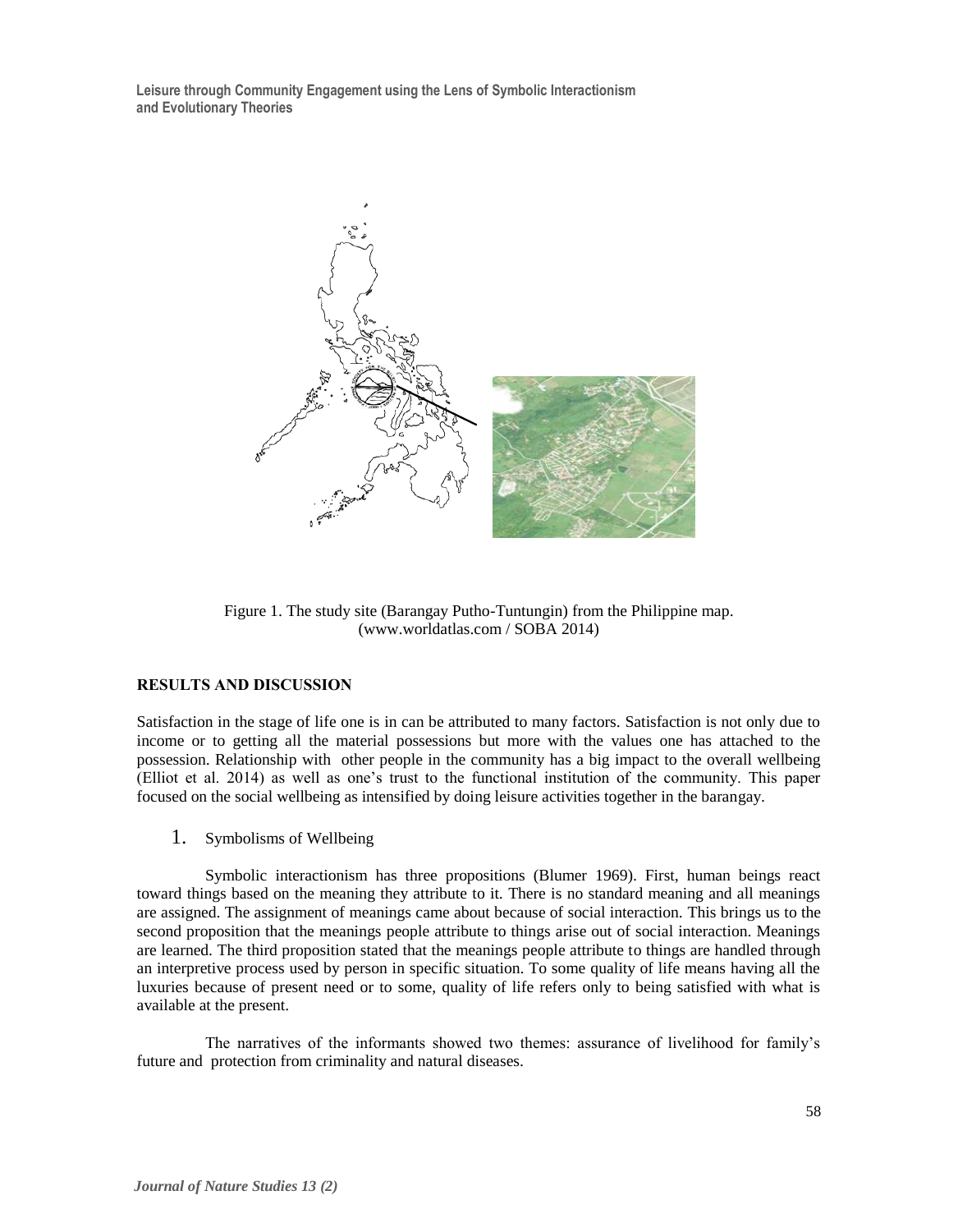Assurance of livelihood for contentment and job security. Several categories came out of the narratives by the informants: easy ways to find work; ability to provide for the family and the dependent parents; to find livelihood. The informants were young people who were looking for an assurance that they would get a job if their time comes to provide for their own. The parent informants, both a mother and a father shared also their view of having the means of livelihood in order to provide. They said:

> *"Para sa akin po, yun pong kapag namumuhay po kami sa isang komunidad po may mapagkukunan ng trabaho o mapagkitaan doon. Para po makasigurado doon ng kalagayan noong pamilya namin, na hindi magugutom or magkakasakit doon sa komunidad na yon"*

(As for me, living in a community means getting a job or earning money there. I have to be assured of the condition of our family that we would not get hungry and get sick in the community.)

> *"Nagtratrabaho ka…nag enjoy ka sa trabaho. Nakakaya mo lahat ng responsibilities sa trabaho, na sa pag uwi mo sa bahay, di mo na dala yong isipin ng trabaho. Kasama din po syempre ang pagprovide ng need ng mga anak mo ng pamilya mo. Kahit may trabaho ka may oras ka na ilabas sila. May oras ka na turuan sila, libangin sila. Masaya sa pamilya, walang problema sa asawa at anak. May oras ka din sa sarili."*

(One has a job…finds enjoyment in the work one is doing. Be able to tackle all job responsibilities and to leave those pressures at the workplace. Of course, to provide for the immediate family is also a must. Even when you have a job, you have time to go outside with them. You have time to teach them, to play or mingle with them. There is happiness in the family, no marital problem. There is time for yourself.)

> "Pera? I need it. Para ma-raise ang mga bata. Para lang makasurvive. But I do not want excessive money. Money being the root of all evil. Aside from money? Kontento. Simplicity. Ayoko mga anak ko maging mayabang kase may pera sila…simple lang. marangal. Honest living. Not living in excess...

(Money? I need it in order to raise my children. In order to survive. But I do not want excessive money. Money being the root of all evil. Aside from money? Contentment. Simplicity. I do not want my children to be haughty because of money…simple life, but with dignity Honest living. Not living in excess…)

Gender roles and expectations through the process of socialization depend on cultural context (Zelezny et al. 2000). In our society, there is still a strong expectation for children to help later in their lives towards their parents and other members of the family who would be in need. Even the qualitative text showed to this effect. To be a provider has always been embedded in our social norms (Zein-Elabdin 1996). People learn the meanings of things through face to face interaction with other people or with the real situation one is confronted with. The youth looking for assurance of a better future perhaps, was very strong in the emotion of the narratives. The current situations they are in have given them other meanings relevant to where they are now. The parents always want to instill real values in their children in order to be assured of a productive individual later in the community.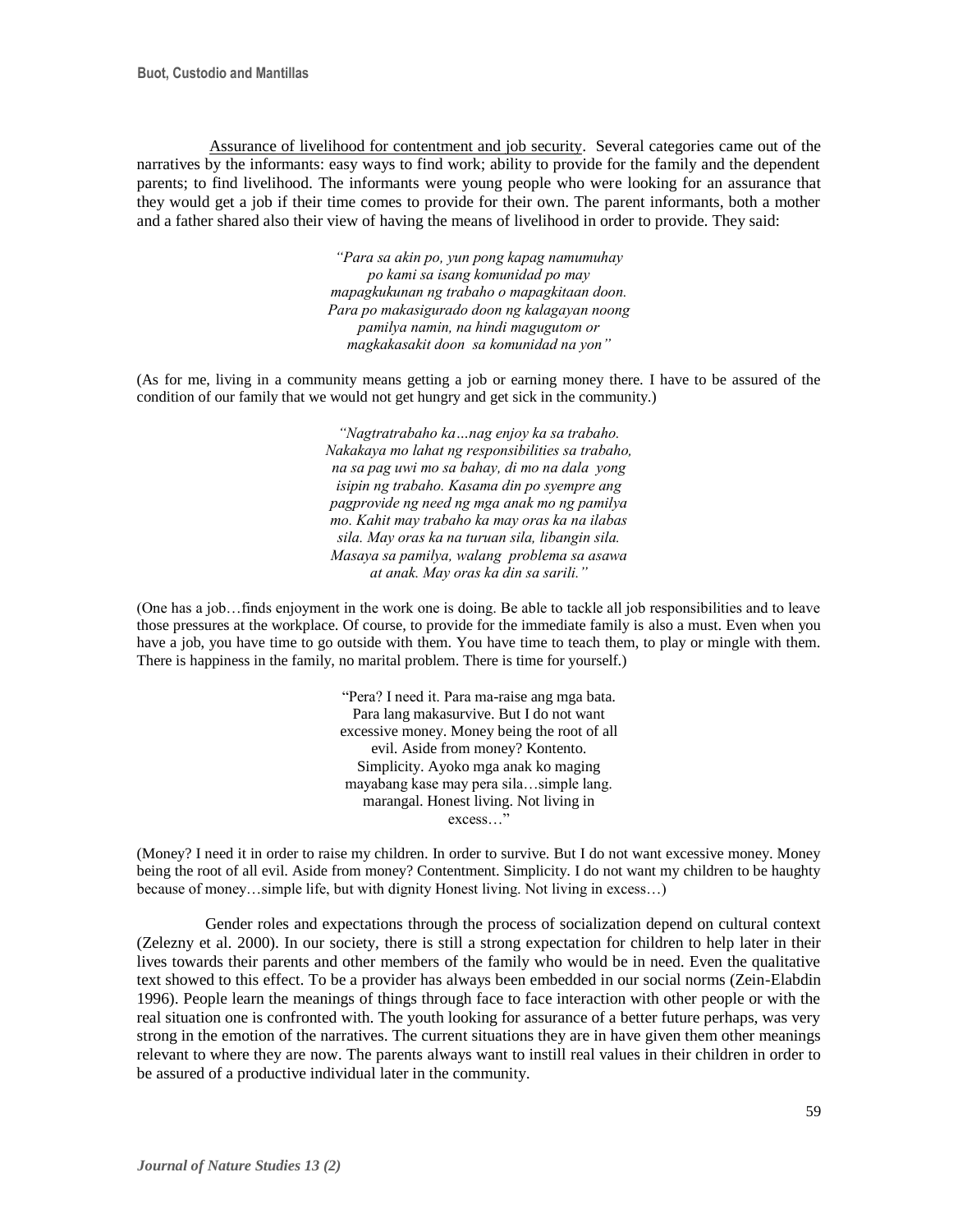Assurance for protection from criminality and sickness. In a small barangay, very adjacent to a government university, the feeling of security was very high. Citizens' awareness to the reality of lack of security in the community came upon them because of news about rape cases in the vicinity and petty crimes such as thievery.

The second theme that came about was protection from criminality and diseases which was a result of recent security issues or lack thereof. Several categories came out from the narratives like: safety for the family, comfort for the family, respect for all, contentment and simple life. The informants mentioned that:

> *"Sa akin naman po, more on security. Parang buhay na ano lang…mapayapa lang. Walang nababalitaan na krimen, katulad ng nababalitaan nating mga rape dito. Mas gusto ko yong, peace lang."*

(For me, more on security. Just like a life that is…peaceful…, no news about criminal acts just like what we have heard in the news like rape cases. I would rather have peace.)

> *'Yong sa akin po ay simple lang. May respect sa isat-isa sa bahay lalo na sa community. Mas importante i-respeto natin ang kapwa natin parang mas maayos yong buhay, tsaka yong masaya lang. Yong hindi iniisip yong mga negative…"*

(Mine is very simple. Respect for each other in the home especially in the community. It is more important that we respect our neighbors so we can have a better life, a happy life. We don't have to think of the negative.)

> *"…ay yong tipong paggigising ko sa umaga, paglabas ko sa kwarto makikita ko po na buo ang pamilya ko na malusog sila, hindi sila nagkakasakit. Sapat po yong makakain namin."*

(When I wake up in the morning, when I come out of my bedroom, I will see that my family is complete and they are healthy, they don't get sick. That we have enough food to eat.)

> *"…kase po yong krimen sa balita…sana yong buong family ay safe. Sa araw araw wala kang ibang nababalitaan sa kababayan mo, may nangyayari na masama, wala ka na ding tiwala sa kapaligaran."*

(…with the crime that is always the content of the news…hopefully my family would be spared. Every day you could not hear anything new, there are bad things that are happening, you begin to lose trust in your own surrounding.)

The young informants were very vocal in their aspiration for a safer community as their basis for wellbeing. The social environment to them became shaky and the longing for protection for themselves and their family was very evident in their narratives. Young as themselves at present gave them the impression of being a constant prey to criminality. While on the other hand, the more mature informants, like the member of the barangay council had other priorities in mind. Welfare for the elderly and the women's needs continuously put her into action. This would bring us back to SI theory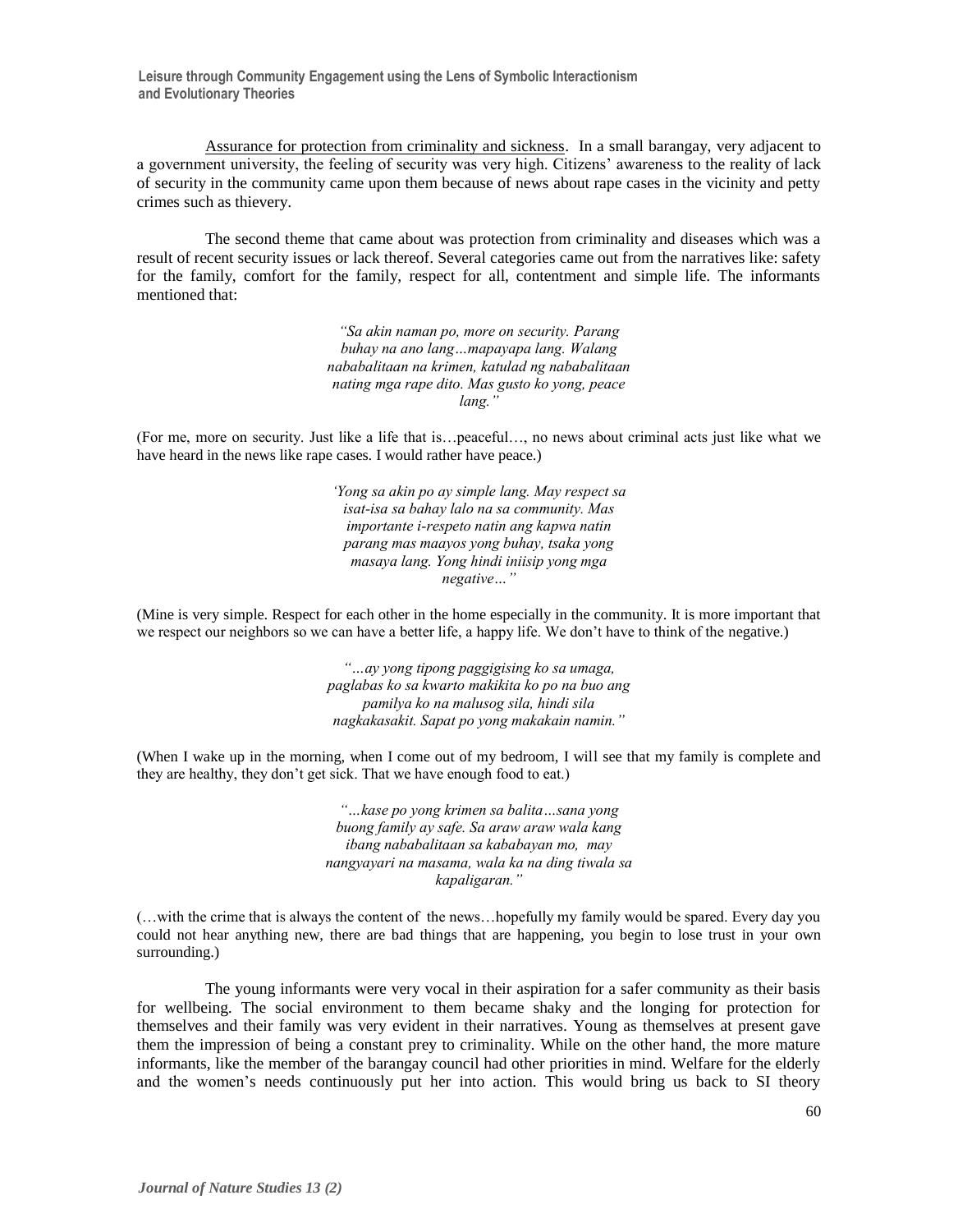highlighting the emotions to social life. The youths were more apprehensive of their security because they did not have the power yet, financially or physically, to protect themselves either from man or nature. The council member had the inherent power because of the title that she has. Even the school teacher and the businesswoman have their own power in the community therefore the emotions that they had expressed were different. The different stakeholders had different symbols of wellbeing as they perceived it in their individual lives.

## 2. Construction of Leisure

How one attributes value to an object depends on how one sees the object. Leisure has multiple meanings. Norms, values and status affect the acceptance or rejection of these meanings. To some, leisure could mean freedom, or an engagement for social and personal functions, or an activity to be done for the sake of doing it, or in extreme, the activities that one should not have been doing. What could this "object" mean to my informants?

Construction of leisure created two themes: interest that leads to knowledge accumulation and interest that leads to enjoyment. The narratives revealed that the object meant to them as an interest worthy to be pursued.

Interest that Leads to Knowledge Accumulation. Different categories surfaced in the narratives like leisure involved a purpose, passion and goal. It is also a hobby. The informants stated that:

> *"My idea about leisure.. ginagawa po siya in excess of time…naglilibang…pero natuto din. May kabuluhan, may purpose. Sports minded kase ako…basketball, swimming. I used to teach swimming while we were in Aklan. Varsity ng swimming, sumasama ako sa paggawa ng workshop. Natuto ako. Purpose ko…first of all, exercise for my body, same time nag eenjoy ako. Yong skills ko doon, matransfer ko sa mga anak ko, ibang tao, mga students ko din. Yong libangan…nakakatulong sa pag improve ng relationship."*

(My idea about leisure…these are activities done in excess of time…to have fun…and at the same time to learn. There is value, there is purpose. I am sports-minded…basketball, swimming. I used to teach swimming while we were in Aklan. Swimming varsity team, I joined during workshops. I learned. My purpose was first of all, exercise for my body and at the same time, enjoyment. The skills I have learned there could be transferred to my kids and to other people, my students. The fun experience helped me enhance my relationship with other people.)

> *"Isang bagay na gustong gusto mong gawin. May passion po doon. Habang ginagawa mo yon masaya ka lang. Alam mong may benefit while ginagawa."*

(It is one thing that you really want to do. There is passion. While you're doing it, you are happy. You know that you will have benefit by doing it.)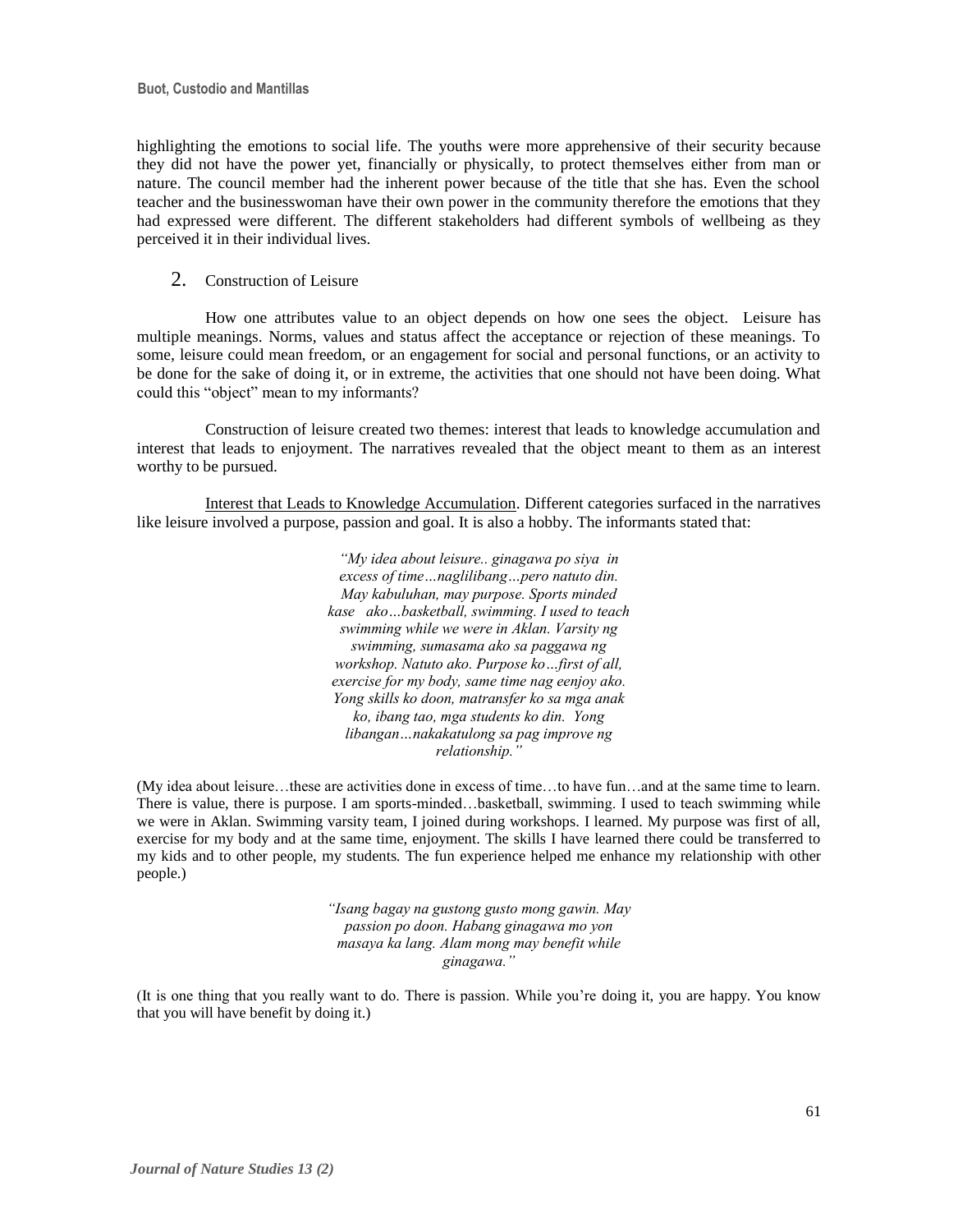> *"…para lang po may magagawa gagawin ko un leisure. Hindi po naman dahil wala akong ginagawa pero yong isang bagay na ginagawa ko at naging hobby ko na… may patutunguhan."*

(…Just so I have something to do with my time, I will do leisure activities. It is not because I have nothing to do but the thing that I am doing becomes my hobby… there is a sense of purpose.)

To some informants, the knowledge they learned out of the hobby helped them value more the leisure activity they engaged in. It had a dual purpose to them, learning a skill and having fun. A father who had passion for sports learning the skills more because he loved to do it, gave him a chance to perfect the skills thereby making himself an effective coach, teacher and father. Even the youth realized the need to learn skills through LGU's livelihood program that will help them later in finding real livelihood. One young member of the community pointed out to the workshops offered by the barangay regarding cottage industry specifically making of bracelets or necklaces. To them, it was a way of passing the time but challenging at the same time because they learned new techniques.

Interest that Leads to Enjoyment. The categories of bonding, relaxing, and interesting emerged in the texts of the informants. Bonding with the family members and other stakeholders in the barangay was always referred to. Take for example the sports festival organized by the LGU every summer had been identified by the young informants as the event where they can relax after the culmination of school days. This was also the event they considered as a venue to bond together as a family and as a community. If the youth with their families were waiting for the events to unfold, the LGU planned and organized for it.

One of the council members, Ms. Dorie shared:

*"Mapagkalibangan…for example yong mga elderly, naisip ko mabigyan sila ng libangan pwede sa ballroom. Mga youth ay nagkaroon ng youth week. Leisure ng mga bata…nag-gawa kami ng activities para sila ay abala palagi. Para sila maging busy sa magandang gawain."*

(To have something fun to do with your time…for example, the elderly, I think, we could give them something to do for their time likeballroom dancing. For the youth, we organized the youth week so that they had activities to make them busy all the time. So that they can be busy for a good work.)

When asked whether everybody in the community was considered to be a participant, she mentioned:

> *"Open to all youth. Kahit hindi sila nag aaral. May taskforce kami. Sila yong naghahanap ng mga participants."*

(Open to all youth. Even if they are out of school. We have a taskforce. Their duty is to search for participants.) Niel, a young boy who was very active in the anti-drug campaign and a member in the Youth for Christ narrated that:

> *"Ang libangan ay involved po lahat ng family members kase po sa libangan mas maganda kasama ang pamilya mo, yong bonding ng bawat isa mas stronger po. Yong tipong kung may conflict, o problema, sama sama pong harapin."*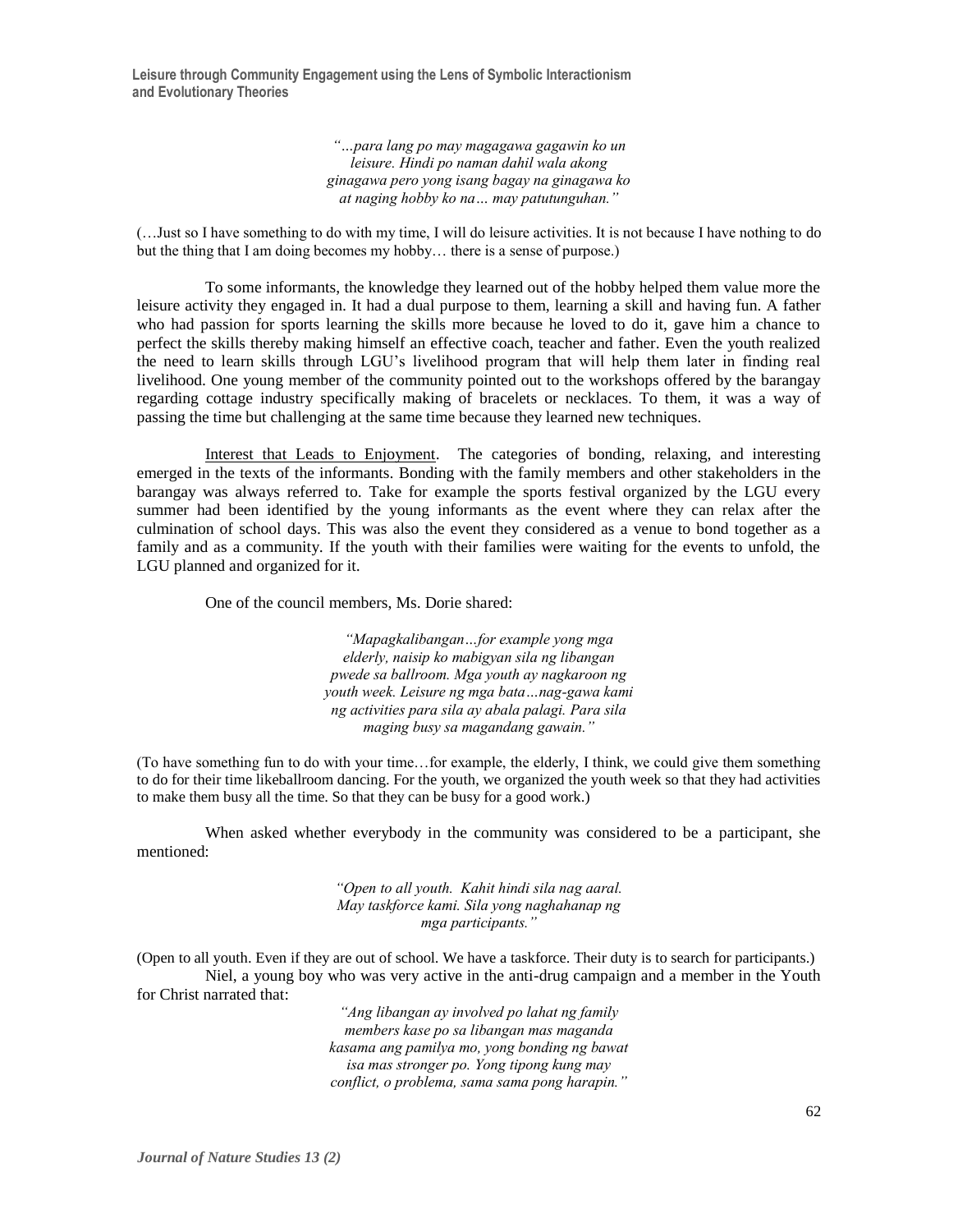**Buot, Custodio and Mantillas**

(Leisure means all family members are involved because there is more happiness when you are with your family, the relationship becomes stronger. The type when there is conflict or problems, the family can face or solve it together.)

Two government employees shared the same feeling, one summarized it this way:

*"…any activity na ginawa mo para ang vacant time ay masaya, relax ka, for fun and nalilibang ka. Yong bakanteng oras na spend ng maayos. Sa akin po kase, ang leisure talaga ay..kung nasa trabaho man ito yong pakikwentuhan mo sa mga kasamahan mo, anything under the sun."*

(…any activity that you do in your vacant time which is fun, relaxing and you become so interested in it.It is a well spent free time. In my case, leisure while at work, is socialization with your colleagues, sharing stories about anything under the sun.)

Leisure for the informants involved a lot of building trust and confidence that would lead to cohesion and openness (Arai & Pedlar 2003). It is always the challenge of every community to provide a space for civic engagement to flourish and at the same time fulfil the personal longing of each individual.

At the current year, the LGU had added new activities like the Halloween costume party for everybody. Most of the attendees were the young people whom Ms. Dorie considered as priority to be engaged in, in order for them not to indulge in illegal activities. She believed further that once the young people were busy doing things for the community then the temptations to do other things would be lessened.

3. Longings of the Past and Desires of the Present

Majority of the informants were second generation migrants of the barangay. Their grandparents or parents were coming from the other islands of the Philippines. Only two had their original roots in Laguna. Asking about leisure of their grandparents or parents from their own perspectives at current time can make us understand the longings of the past. The past was also a good source of data to see how the changes took place in the concept of leisure. Evolutionary theory offers a clear and empirically tested explanation how human preferences have evolved (Coser 1977). The current structure of preferences is the product of both evolutionary adaptations to previous environmental contexts and how individual was influenced through time. Environment plays more of a direct influence.

The families of Kath and Nel are coming from the Bicol Region of the country, talked about the traditional dances and games being used during past times of their folks. Some of the informants talked about simple games their parents told them about. Most of the times, the activities in the past were used as the basis of comparison with the current trend of using technology to aid the present generation in having fun. The past leisure was more into plurality of membership while the present becomes individualistic. For a father, leisure was supposed to enhance relationship but with technology, the opposite might come and he mentioned:

> *"Ang relationship hindi na ganoon ka tibay. The youth has been distracted by technology. Naabuse ng mga bata. Ang oras nila ang nacompromise kase some students opted for the technology. Kase ang time with the kids magstudy minsan na give up na."*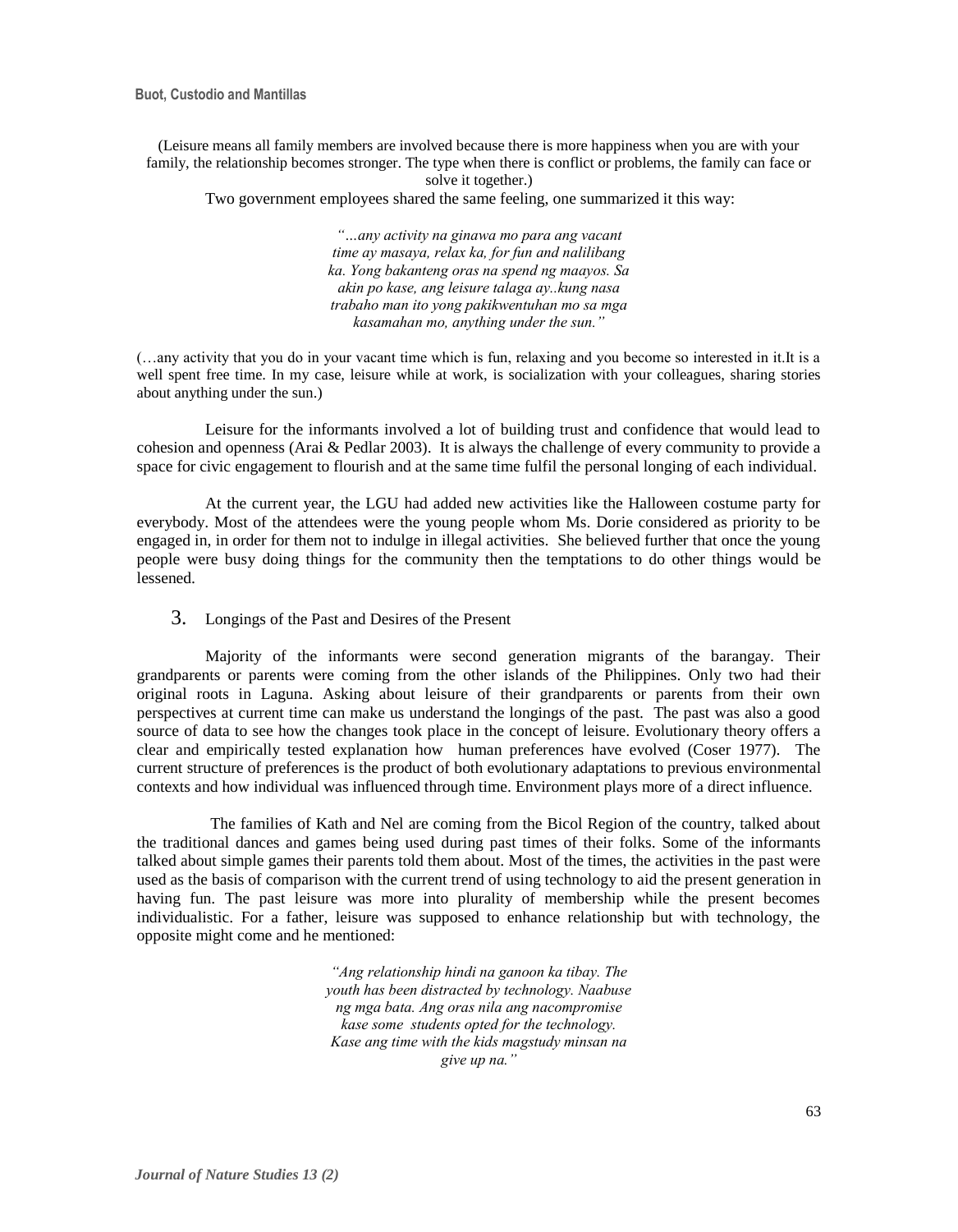(The relationship is not that strong anymore. The youth has been distracted with technology. The youth is abusing it. Students have compromised their time with technology. They have given up their time to study.)

Monchito used the analogy of the disposable watch to explain the relationship that had eroded due to abuse in using technology. His father was a skilled watch-repairman.

Two themes surfaced from the narratives: Leisure activities for financial wellness and Leisure activities for social wellness

Leisure Activities for Financial Wellness. The youth especially have seen the need for more activities that engage the community and at the same time improve the leverage for more income opportunities. Neil commented:

"yon nga po…yung ibang activities…yong para sa parents, bigyan po sila ng workshop po..kung ano mang gusto nilang negosyo para kikita sila."

(…that's it, other activities for the parents, they need to have a workshop to become entrepreneurs and earn.) In addition to Neil's, Jane shared that:

> *"un napapansin ko po sa barangay…hindi naman lahat ng tao dito ay may kaya po, sana po may programa tayo na lahat ng pamilya may representative. Bawat pamilya meron isa na dadalo sa programa. Para po mag survey kung ano mga hobby nila or leisure na makakatulong sa kanila para po magkaroon ng trabaho. Parang pong naglilibang ang sarili nila pero at the same time kumikita pa sila."*

(I have observed that not all of the residents in the barangay have financial capacity, hopefully there would be a program that all families have a representative. There would be a survey to know the hobby or leisure activities that might help them get a job. The people must enjoy doing it while at the same time getting an income out of it.)

The LGU was always at a lookout for livelihood programs, too. Ms. Dorie declared when asked regarding plans of her committee that:

> "*Madami pa…sana ang priority ang pangkabuhayan. Kung sa libangan…yong pa din ang pinag isipan."*

(We have several plans…the priority is for livelihood. When it comes to leisure…we are still planning for it.)

Leisure Activities for Social Wellness. The different sectors in the barangay had seen the need to enjoin the entire barangay in order to help create an enabling social environment and if possible help improve the physical environment. Nancy, a very strong young leader remarked that:

> *"Ah…para mabuild up pa po ang waste reduction program, hindi lang mga kabataan, kung di mga parents at iba pang professional, hindi lang kabataan, hindi lang kami ang aware, kung di kasama po mga magulang."*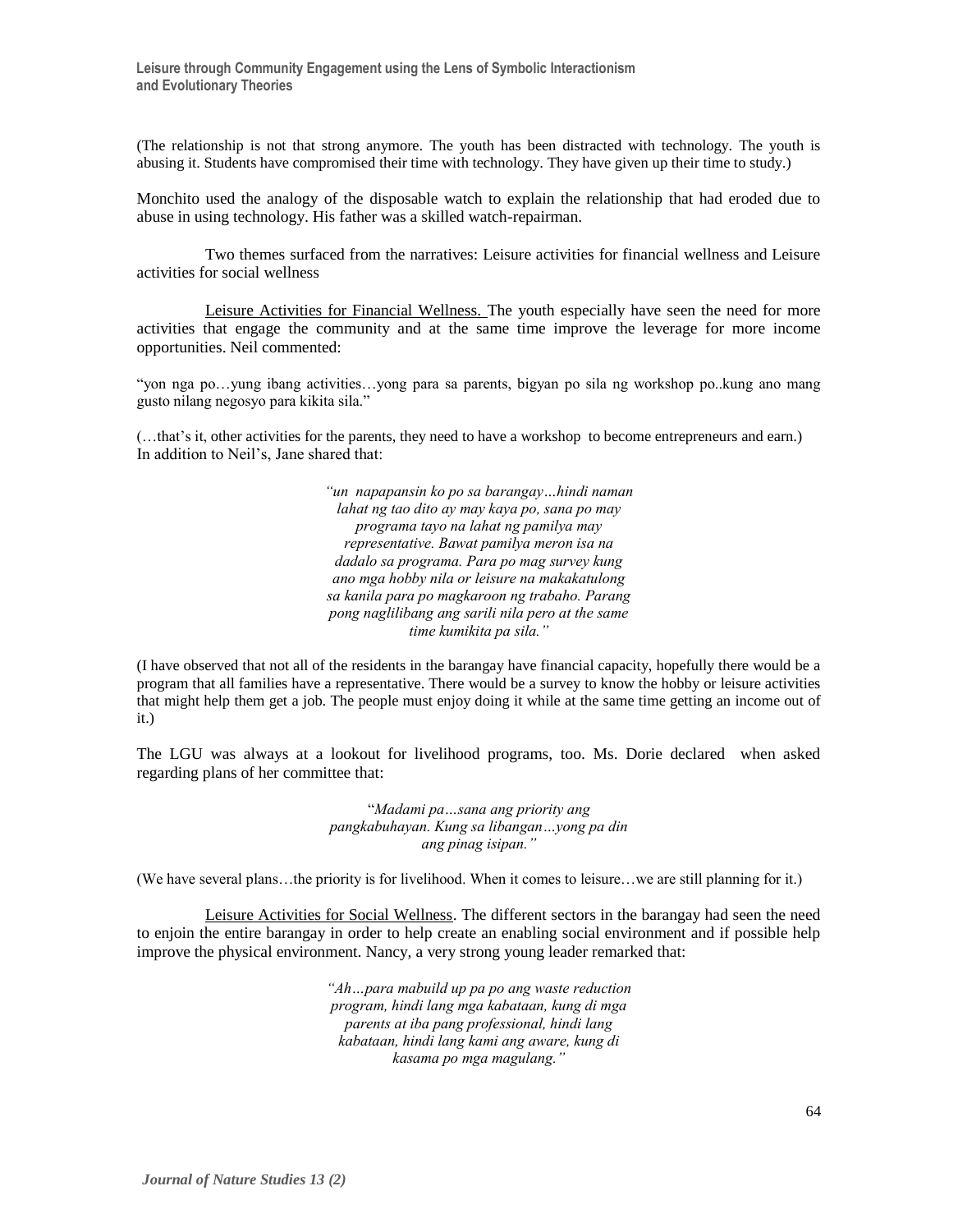(Ah...to enhance waste reduction program, not only the youth but also the parents, other professionals as well. The awareness about the program should not only be with the young people, but for all.) Another informant said that:

> *"Yong yoga or aerobics, pwede po i-promote para po sa mga elderly. Iba po kase yon dito sa barangay, para yong mga elderly ay hindi nila maiisip na napabayaan sila"*

(Yoga or aerobics can be promoted for the elderly. That is considered differently in the barangay, and the elderly will not think the community does not care for them.)

In connection with the plans for elderly, the barangay councillor added that:

*"Walang libangan ang mga elderly. Maganda yong may mental laro ang mga elderly. Dama, scrabble, chess…sana po magagawa."*

(There is no structured leisure activity for the elderly. It would be good for them to have mental games. Like dama, scrabble, chess….hope we could do it.)

Mental alertness of the senior citizens in the barangay was also a concern. Giving them a structured activity is beneficial since the cognitive function could be helped (Iwasa et al. 2012). Sustainability of the LGU plans and the active participation of the community residents could assure total wellness (Guillen-Royo 2010). Continuously creating spaces for the entire barangay to pitch in positive leisure activities is always a vision to be accomplished. Creating a strong barangay bond through leisure activities is a worthwhile community engagement.

# **SUMMARY and CONCLUSION**

Symbolisms of wellbeing differed according to the priorities of each informants as they value each object similarly or differently. The narratives of the informants explored on two themes: assurance of livelihood for family's future and protection from criminality and natural diseases The youth looking for assurance of a better future perhaps while the parents always wanting to have real values instilled in their children in order to be assured of productive individual later in the community.

Leisure has multiple of meanings. Construction of leisure created two themes: interest that leads to knowledge and interest that leads to enjoyment. The narratives revealed that the object meant to them as an interest worthy to be pursued. Leisure for the informants involved a lot of building trust and confidence that would lead to cohesion and openness.

The past was also a good source of data to see how the changes took place in the concept of leisure. Evolutionary theory offers a clear and empirically tested explanation how human preferences have evolved. Social wellbeing would be greatly enriched through engagement in beneficial leisure activities. Cooperation between the stakeholders of the barangay should be continuously envisioned and hopefully incorporate the dreams of the youth and the families. Strongly engaging the families will proportionately enhance the wellbeing of the younger members and will therefore lead to a strong community.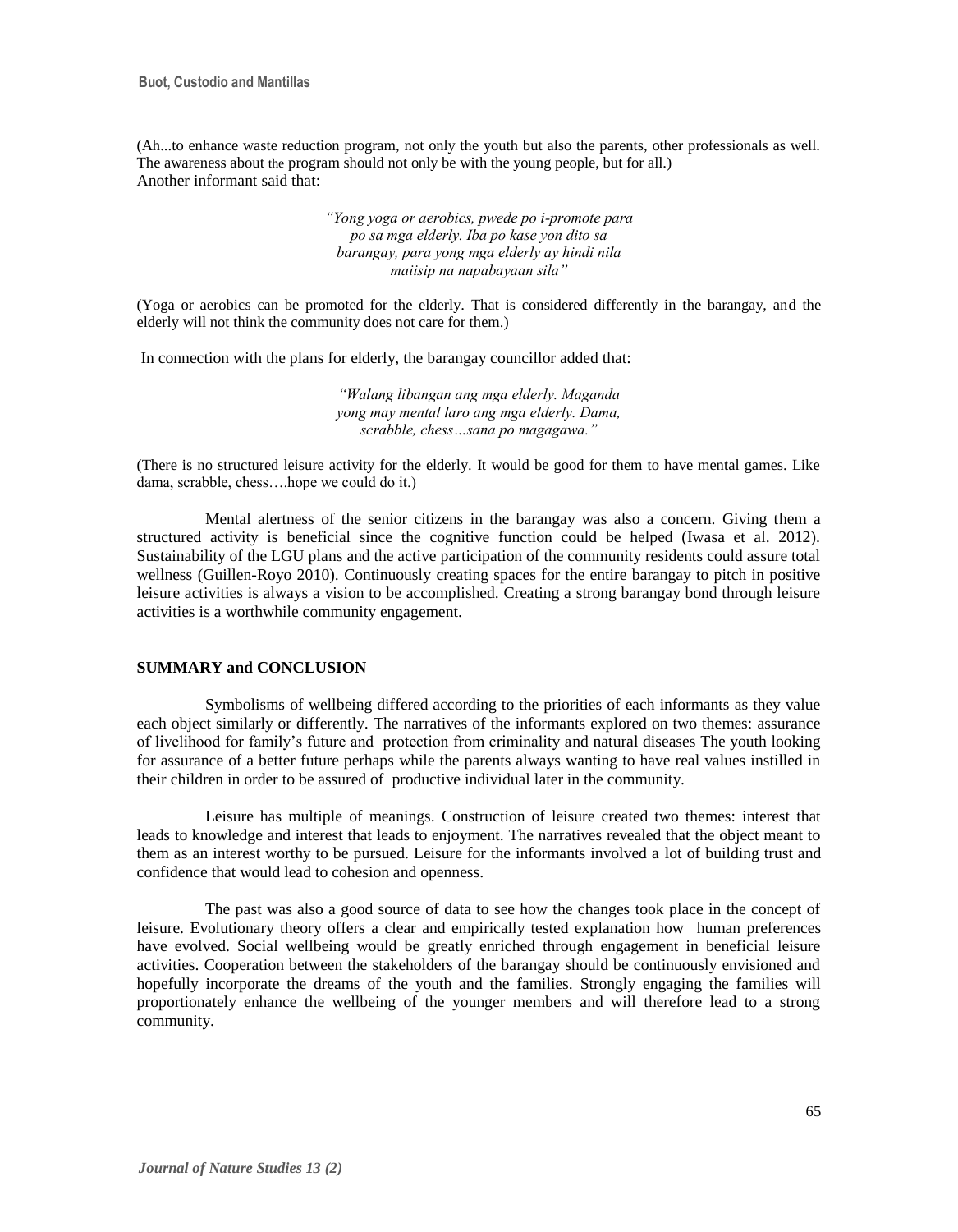#### **ACKNOWLEDGEMENT**

We would always be grateful to the barangay Putho-Tuntungin, Los Baños, Philippines in accommodating the concepts of the study and allowed the authors to be a participant-observer in their activities. The staff of the office of the Barangay Chairman were very kind in lending us all the documents we needed. Ms. Joeyce B. Abunda in helping us connect with the young leaders of the community. Most especially to our informants who had shared with us their valuable time.

# **STATEMENT OF AUTHORSHIP**

The first author conceptualized theoretical framework, identified key informants and undertook the writing up. The second and the third authors helped in the discussion of the theories, and suggested important points in the choice of the key informants.

# **REFERENCES**

- Arai S and Pedlar A. (2003). Moving beyond individualism in leisure theory: a critical analysis of concepts of community and social engagement. Leisure Studies 22: 185–202.
- Blumer H. (1969). Symbolic Interactionism Perspective and Method (California: University of California Press, pp.2-3
- Coser, LA. (1977). Masters of Sociological Thought: Ideas in Historical and Social Context. 2d ed. New York: Harcourt Brace Jovanovich College Publishers.
- Elliott J, Gale CR, Parsons S, Kuh D, The HALCyon Study team. (2014). Neighbourhood cohesion and mental wellbeing among older adults: A mixed methods approach. Social Science & Medicine 107: 44-51.
- Forcinia S, Maturob A, Ventrec AGS. (2013). The Role of Folk Dance in the Processes of Individual and Social Wellbeing: a Comparison with Other Popular Recreational Activities Through Models of Decision Theory and Game Theory. Procedia - Social and Behavioral Sciences 84:1750 – 1756
- Guillen-Royo M. (2010). Realising the 'wellbeing dividend': An exploratory study using the Human Scale Development approach. Ecological Economics 70: 384–393
- Iwasa H, Yoshida Y, Kai I, Suzuki T, Kim H, Yoshida H. (2012). Leisure activities and cognitive function in elderly community-dwelling individuals in Japan: A 5-year prospective cohort study. Journal of Psychosomatic Research 72:159–164
- Kvale S and Brinkmann S. (2009). Interviews: Learning the Craft of Qualitative Research Interviewing (2nd Edition). Thousand Oaks, CA: Sage.
- Lewis O & Steinmo S. (2006). Taking Evolution Seriously:Institutional Analysis and Evolutionary Theory